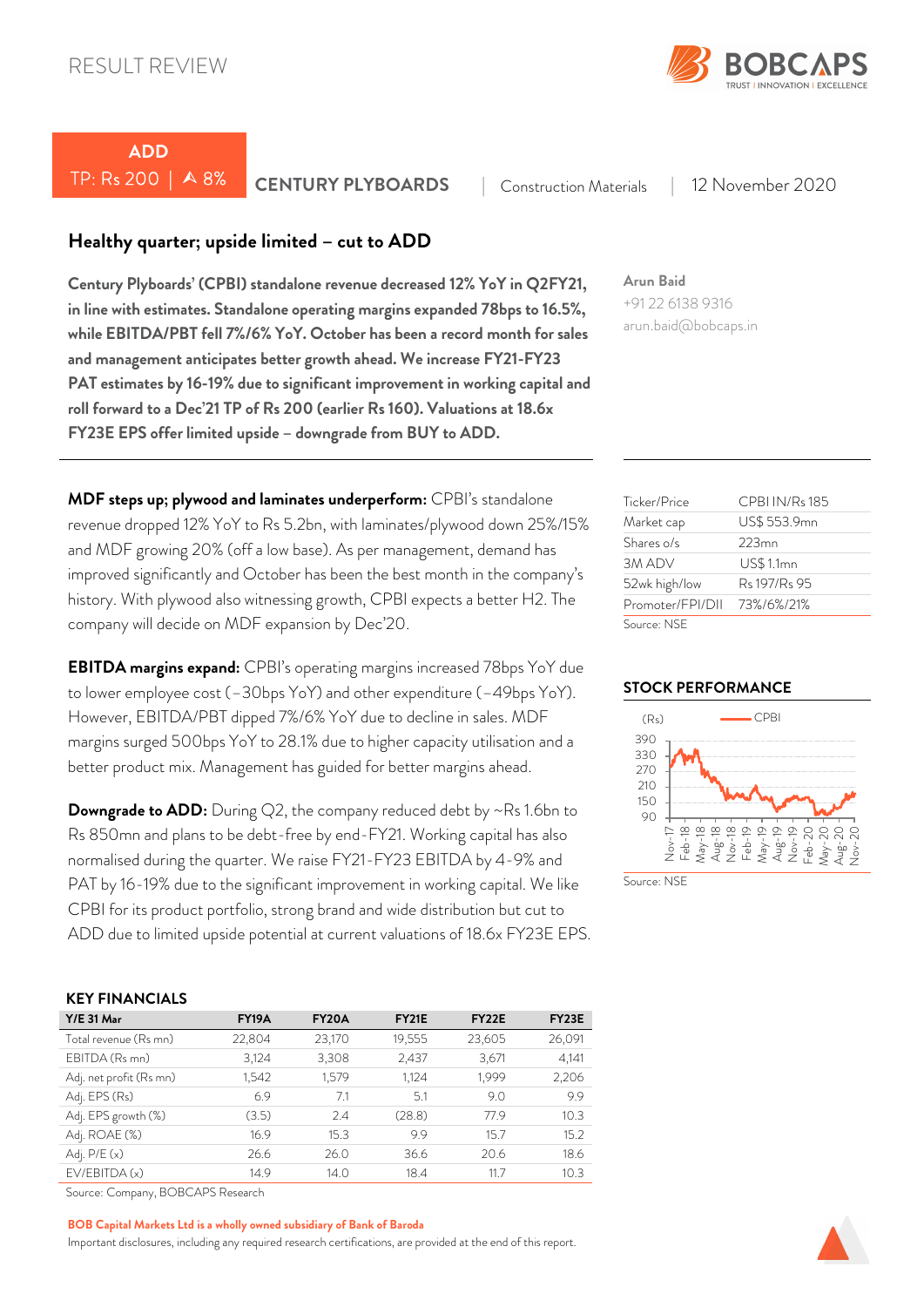

### *FIG 1 – STANDALONE QUARTERLY RESULT*

| (R <sub>s</sub> mn)               | Q2FY21 | Q2FY20 | Y <sub>o</sub> Y (%) | Q1FY20 | Q <sub>o</sub> Q(%) | <b>H1FY20</b> | <b>H1FY21</b> | Y <sub>o</sub> Y (%) |
|-----------------------------------|--------|--------|----------------------|--------|---------------------|---------------|---------------|----------------------|
| <b>Total revenues</b>             | 5,198  | 5,894  | (11.8)               | 2,007  | 159.0               | 11,631        | 7,205         | (38.1)               |
| Total raw material consumed       | 2,610  | 2,958  | (11.8)               | 946    | 176.0               | 5,879         | 3,555         | (39.5)               |
| % of sales                        | 50.2   | 50.2   | 2bps                 | 47.1   | 308bps              | 50.5          | 49.3          | (120bps)             |
| Employee exps                     | 764    | 884    | (13.6)               | 566    | 35.0                | 1,729         | 1,330         | (23.1)               |
| % of sales                        | 14.7   | 15.0   | (31bps)              | 28.2   | (1,350bps)          | 14.9          | 18.5          | 359bps               |
| Other exp                         | 966    | 1,124  | (14.1)               | 487    | 98.4                | 2,169         | 1,453         | (33.0)               |
| % of sales                        | 18.6   | 19.1   | (49bps)              | 24.3   | (568bps)            | 18.6          | 20.2          | 152bps               |
| Total expenditure                 | 4,340  | 4,966  | (12.6)               | 1,998  | 117.2               | 9,777         | 6,338         | (35.2)               |
| % of sales                        | 83.5   | 84.3   | (78bps)              | 99.6   | (1,610bps)          | 84.1          | 88.0          | 391bps               |
| <b>EBITDA</b>                     | 859    | 928    | (7.4)                | 8      | 10,150.0            | 1,854         | 867           | (53.2)               |
| % of sales                        | 16.5   | 15.7   | 78bps                | 0.4    | 1,610bps            | 15.9          | 12.0          | (391bps)             |
| Depreciation                      | 162    | 170    | (4.7)                | 143    | 13.7                | 340           | 305           | (10.2)               |
| Other income                      | 12     | 86     | (85.5)               | 46     | (73.2)              | 97            | 58            | (39.6)               |
| Interest cost                     | 18     | 108    | (83.5)               | 50     | (64.6)              | 198           | 68            | (65.4)               |
| <b>PBT</b>                        | 691    | 735    | (6.0)                | (139)  | (598.2)             | 1,414         | 552           | (60.9)               |
| Taxes                             | 176    | 213    | (17.3)               | (54)   | (428.3)             | 411           | 123           | (70.1)               |
| Effective tax rate (%)            | 25.5   | 29.0   | (350bps)             | 38.8   | (1,322bps)          | 29.1          | 22.2          | (684bps)             |
| <b>PAT</b> before extraordinaries | 514    | 521    | (1.4)                | (85)   | (705.8)             | 1,003         | 429           | (57.2)               |

Source: Company, BOBCAPS Research

### *FIG 2 – STANDALONE SEGMENTAL REVENUES*

| (Rs mn)                     | Q2FY21 | Q2FY20 | Y <sub>o</sub> Y (%) | Q1FY20         | Q <sub>o</sub> Q(%) | <b>H1FY20</b> | <b>H1FY21</b> | $YoY$ $(\%)$ |
|-----------------------------|--------|--------|----------------------|----------------|---------------------|---------------|---------------|--------------|
| Revenue                     |        |        |                      |                |                     |               |               |              |
| Plywood & Allied products   | 2,680  | 3,165  | (15.3)               | 988            | 171.2               | 6,322         | 3,669         | (42.0)       |
| Laminates                   | 1,018  | 1,352  | (24.7)               | 403            | 152.7               | 2,423         | 1,421         | (41.4)       |
| <b>MDF</b>                  | 935    | 777    | 20.4                 | 303            | 208.4               | 1,696         | 1,238         | (27.0)       |
| Particle Board              | 256    | 262    | (2.1)                | 83             | 208.5               | 511           | 340           | (33.5)       |
| Container Freight Station   | 199    | 220    | (9.5)                | 203            | (1.7)               | 445           | 402           | (9.6)        |
| Others                      | 115    | 124    | (7.1)                | 32             | 260.1               | 249           | 147           | (40.9)       |
| Total                       | 5,205  | 5,900  | (11.8)               | 2,012          | 158.6               | 11,646        | 7,217         | (38.0)       |
| Less: Inter Segment revenue | 6      | 7      | (2.6)                | 6              | 14.1                | 16            | 12            | (23.8)       |
| Net revenues                | 5,198  | 5,894  | (11.8)               | 2,007          | 159.0               | 11,631        | 7,205         | (38.1)       |
| <b>EBIT</b>                 |        |        |                      |                |                     |               |               |              |
| Plywood & Allied products   | 342    | 450    | (24.0)               | (77)           | (543.6)             | 920           | 265           | (71.2)       |
| Laminates                   | 113    | 178    | (36.3)               | $\overline{2}$ | 5,765.5             | 274           | 115           | (57.9)       |
| <b>MDF</b>                  | 213    | 133    | 60.6                 | (25)           | (961.2)             | 302           | 189           | (37.6)       |
| Particle Board              | 42     | 66     | (36.7)               | $\mathbf{1}$   | 3,500.7             | 122           | 43            | (64.6)       |
| Container Freight Station   | 32     | 32     | (1.0)                | 42             | (24.8)              | 71            | 73            | 3.4          |
| Others                      | 19     | 13     | 55.0                 | (7)            | (366.3)             | 21            | 12            | (41.2)       |
| Total                       | 762    | 872    | (12.6)               | (64)           | (1,288.1)           | 1,710         | 698           | (59.2)       |
| EBIT Margin (%)             |        |        |                      |                |                     |               |               |              |
| Plywood & Allied products   | 12.8   | 14.2   | (146bps)             | (7.8)          | 2,056bps            | 14.6          | 7.2           | (733bps)     |
| Laminates                   | 11.2   | 13.2   | (202bps)             | 0.5            | 1,067bps            | 11.3          | 8.1           | (319bps)     |
| <b>MDF</b>                  | 22.8   | 17.1   | 572bps               | (8.2)          | 3,098bps            | 17.8          | 15.2          | (258bps)     |
| Particle Board              | 16.4   | 25.4   | (898bps)             | 1.4            | 1,501bps            | 23.9          | 12.7          | (1, 118 bps) |
| Container Freight Station   | 15.8   | 14.5   | 135bps               | 20.7           | (485bps)            | 16.0          | 18.3          | 230bps       |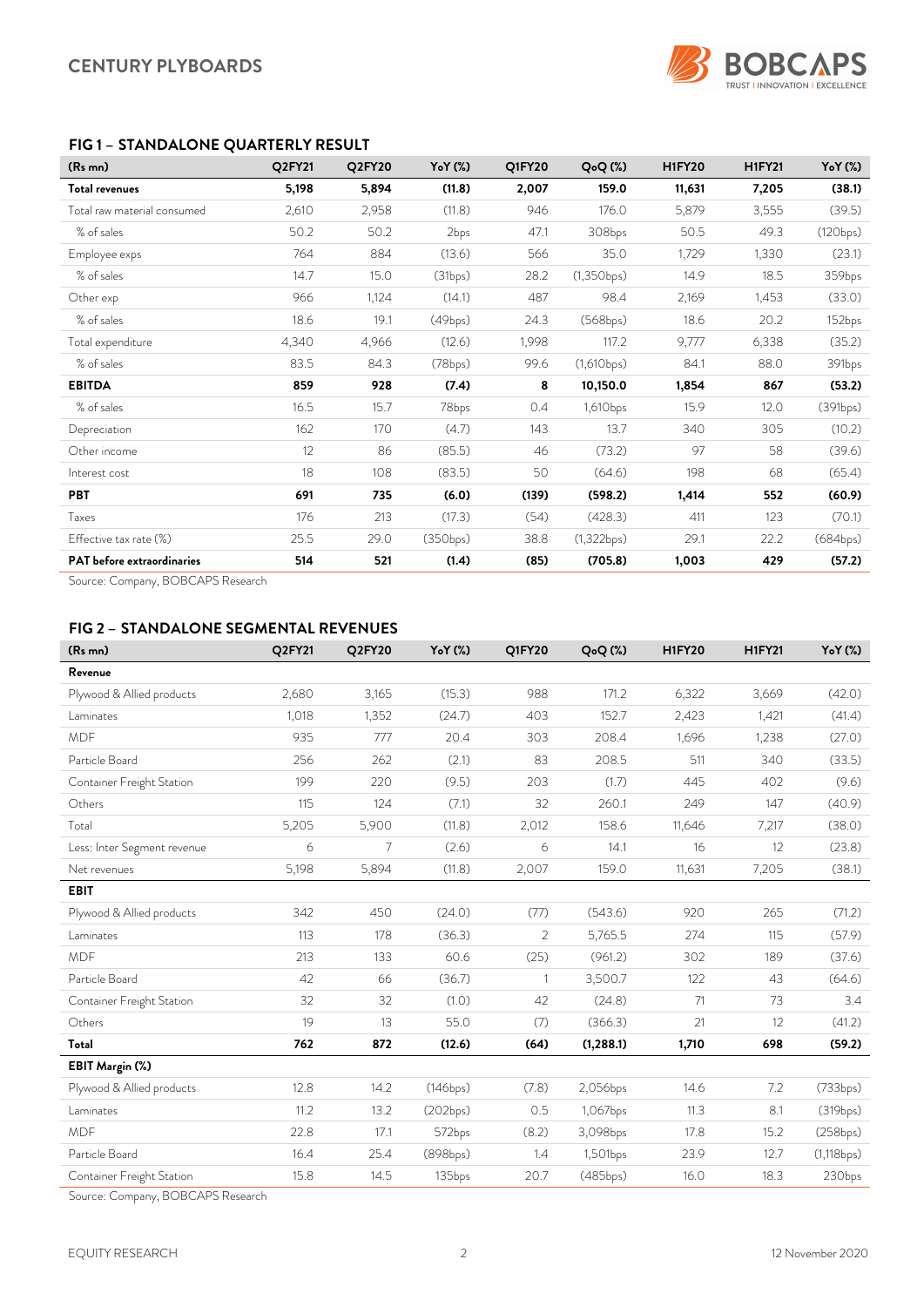

### *FIG 3 – CONSOLIDATED QUARTERLY RESULTS*

| $(Rs$ mn)                   | Q2FY21   | Q2FY20 | YoY (%)  | Q1FY20 | $Q_0Q(\%)$ | <b>H1FY20</b> | <b>H1FY21</b> | $YoY$ $(\%)$ |
|-----------------------------|----------|--------|----------|--------|------------|---------------|---------------|--------------|
| <b>Total revenues</b>       | 5,222    | 5,995  | (12.9)   | 2,030  | 157.2      | 11,818        | 7,253         | (38.6)       |
| Total raw material consumed | 2,558    | 2,958  | (13.5)   | 932    | 174.6      | 5,925         | 3,490         | (41.1)       |
| % of sales                  | 49.0     | 49.3   | (35bps)  | 45.9   | 309bps     | 50.1          | 48.1          | (201bps)     |
| Employee exps               | 789      | 919    | (14.2)   | 586    | 34.6       | 1,799         | 1,375         | (23.6)       |
| % of sales                  | 15.1     | 15.3   | (23bps)  | 28.9   | (1,376bps) | 15.2          | 19.0          | 373bps       |
| Other exp                   | 1,010    | 1,197  | (15.7)   | 518    | 94.9       | 2,302         | 1,528         | (33.6)       |
| % of sales                  | 19.3     | 20.0   | (64bps)  | 25.5   | (619bps)   | 19.5          | 21.1          | 159bps       |
| Total expenditure           | 4,357    | 5,074  | (14.1)   | 2,036  | 114.0      | 10,026        | 6,393         | (36.2)       |
| % of sales                  | 83.4     | 84.6   | (122bps) | 100.3  | (1,686bps) | 84.8          | 88.1          | 330bps       |
| <b>EBITDA</b>               | 865      | 920    | (6.0)    | (6)    | <b>NA</b>  | 1,791         | 860           | (52.0)       |
| % of sales                  | 16.6     | 15.4   | 122bps   | (0.3)  | 1,686bps   | 15.2          | 11.9          | (330bps)     |
| Depreciation                | 177      | 193    | (8.4)    | 157    | 12.6       | 386           | 334           | (13.4)       |
| Other income                | 13       | 88     | (85.3)   | 46     | (71.7)     | 102           | 59            | (42.3)       |
| Interest cost               | 24       | 112    | (79.1)   | 55     | (56.9)     | 206           | 78            | (62.1)       |
| <b>PBT</b>                  | 678      | 703    | (3.6)    | (172)  | NA         | 1,301         | 506           | (61.1)       |
| Taxes                       | 175      | 216    | (18.8)   | (54)   | (426.2)    | 415           | 122           | (70.7)       |
| Effective tax rate (%)      | 25.9     | 30.7   | (484bps) | 31.3   | (544bps)   | 31.9          | 24.0          | (787bps)     |
| <b>PAT</b>                  | 503      | 487    | 3.2      | (118)  | <b>NA</b>  | 886           | 385           | (56.6)       |
| Less: Minority interest     | $\Omega$ | 3      | (85.3)   | (5)    | (107.8)    |               | (5)           | (949.5)      |
| PAT after minority interest | 502      | 484    | 3.7      | (113)  | (546.4)    | 886           | 390           | (56.0)       |

Source: Company, BOBCAPS Research

### *FIG 4 – CONSOLIDATED SEGMENTAL RESULTS*

| (Rs mn)                     | Q2FY21 | Q2FY20 | YoY (%)  | <b>Q1FY20</b> | $QoQ$ $(\%)$ | <b>H1FY20</b> | <b>H1FY21</b> | YoY (%)    |
|-----------------------------|--------|--------|----------|---------------|--------------|---------------|---------------|------------|
| Revenue                     |        |        |          |               |              |               |               |            |
| Plywood & Allied products   | 2,705  | 3,266  | (17.2)   | 1,012         | 167.3        | 6,509         | 3,716         | (42.9)     |
| Laminates                   | 1,018  | 1,352  | (24.7)   | 403           | 152.7        | 2,423         | 1,421         | (41.4)     |
| <b>MDF</b>                  | 935    | 777    | 20.4     | 303           | 208.4        | 1,696         | 1,238         | (27.0)     |
| Particle Board              | 256    | 262    | (2.1)    | 83            | 208.5        | 511           | 340           | (33.5)     |
| Container Freight Station   | 199    | 220    | (9.5)    | 203           | (1.7)        | 445           | 402           | (9.6)      |
| Others                      | 115    | 124    | (7.1)    | 32            | 260.1        | 250           | 147           | (41.0)     |
| Total                       | 5,229  | 6,001  | (12.9)   | 2,036         | 156.8        | 11,833        | 7,265         | (38.6)     |
| Less: Inter Segment revenue | 6      | 7      | (2.6)    | 6             | 14.1         | 16            | 12            | (23.8)     |
| Net revenues                | 5,222  | 5,995  | (12.9)   | 2,030         | 157.2        | 11,818        | 7,253         | (38.6)     |
| <b>EBIT</b>                 |        |        |          |               |              |               |               |            |
| Plywood & Allied products   | 335    | 423    | (20.7)   | (106)         | (415.6)      | 817           | 229           | (72.0)     |
| Laminates                   | 113    | 178    | (36.3)   | 2             | 5,765.5      | 274           | 115           | (57.9)     |
| <b>MDF</b>                  | 213    | 133    | 60.6     | (25)          | (961.2)      | 302           | 189           | (37.6)     |
| Particle Board              | 42     | 66     | (36.7)   | -1            | 3,500.7      | 122           | 43            | (64.6)     |
| Container Freight Station   | 32     | 32     | (1.0)    | 42            | (24.8)       | 71            | 73            | 3.4        |
| Others                      | 19     | 12     | 54.9     | (7)           | (368.0)      | 21            | 12            | (40.9)     |
| Total                       | 755    | 844    | (10.6)   | (93)          | (910.7)      | 1,607         | 662           | (58.8)     |
| EBIT Margin (%)             |        |        |          |               |              |               |               |            |
| Plywood & Allied products   | 12.4   | 12.9   | (55bps)  | (10.5)        | 2,288bps     | 12.6          | 6.2           | (640bps)   |
| Laminates                   | 11.2   | 13.2   | (202bps) | 0.5           | 1,067bps     | 11.3          | 8.1           | (319bps)   |
| <b>MDF</b>                  | 22.8   | 17.1   | 572bps   | (8.2)         | 3,098bps     | 17.8          | 15.2          | (258bps)   |
| Particle Board              | 16.4   | 25.4   | (898bps) | 1.4           | 1,501bps     | 23.9          | 12.7          | (1,118bps) |
| Container Freight Station   | 15.8   | 14.5   | 135bps   | 20.7          | (485bps)     | 16.0          | 18.3          | 230bps     |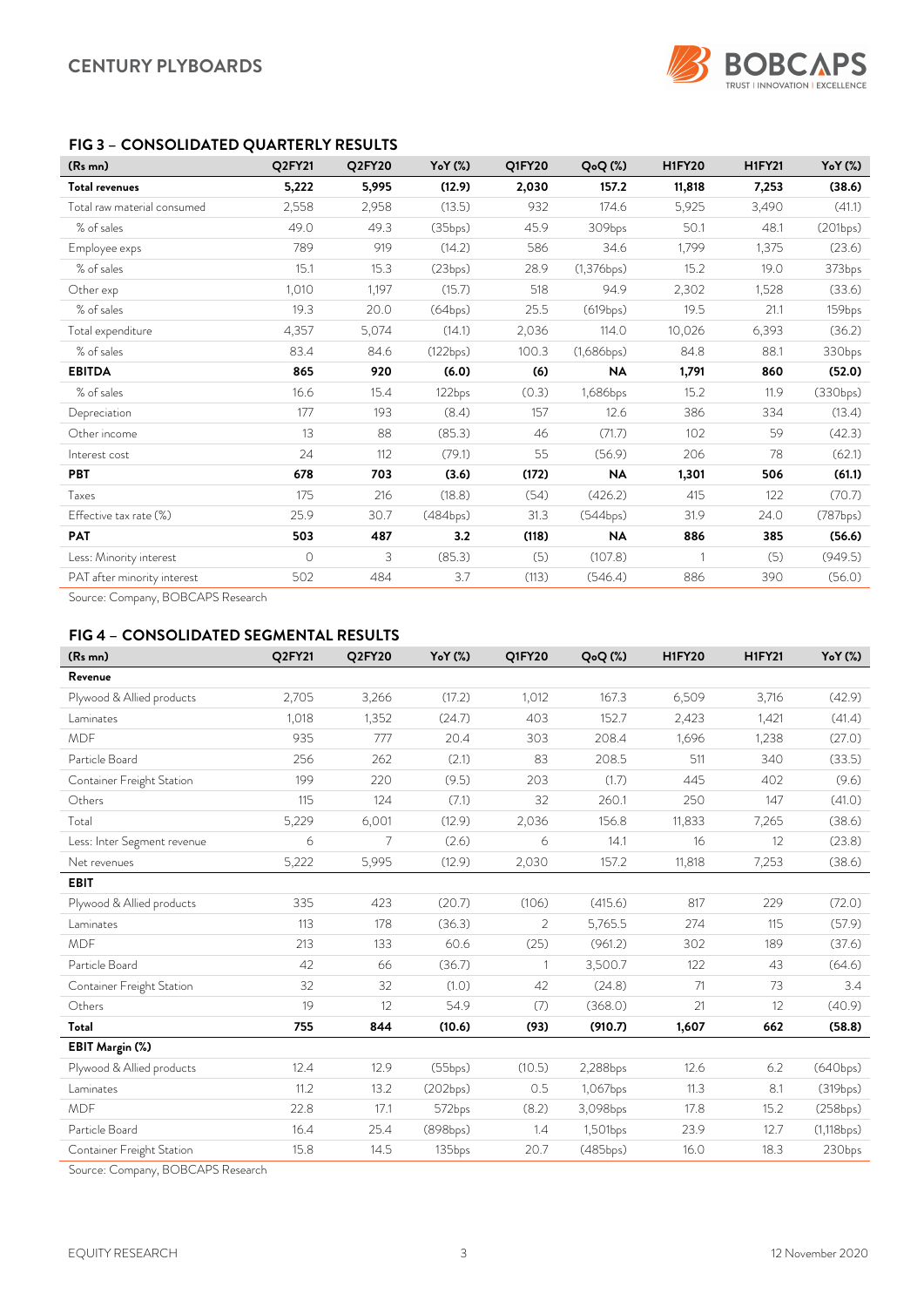

### *STANDALONE QUARTERLY TRENDS*



#### Source: Company, BOBCAPS Research Source: Company, BOBCAPS Research





Source: Company, BOBCAPS Research Source: Company, BOBCAPS Research

### *FIG 5 – PLYWOOD REVENUES FIG 6 – PLYWOOD EBITDA MARGINS*



### *FIG 7 – LAMINATE REVENUES FIG 8 – LAMINATE EBITDA MARGINS*



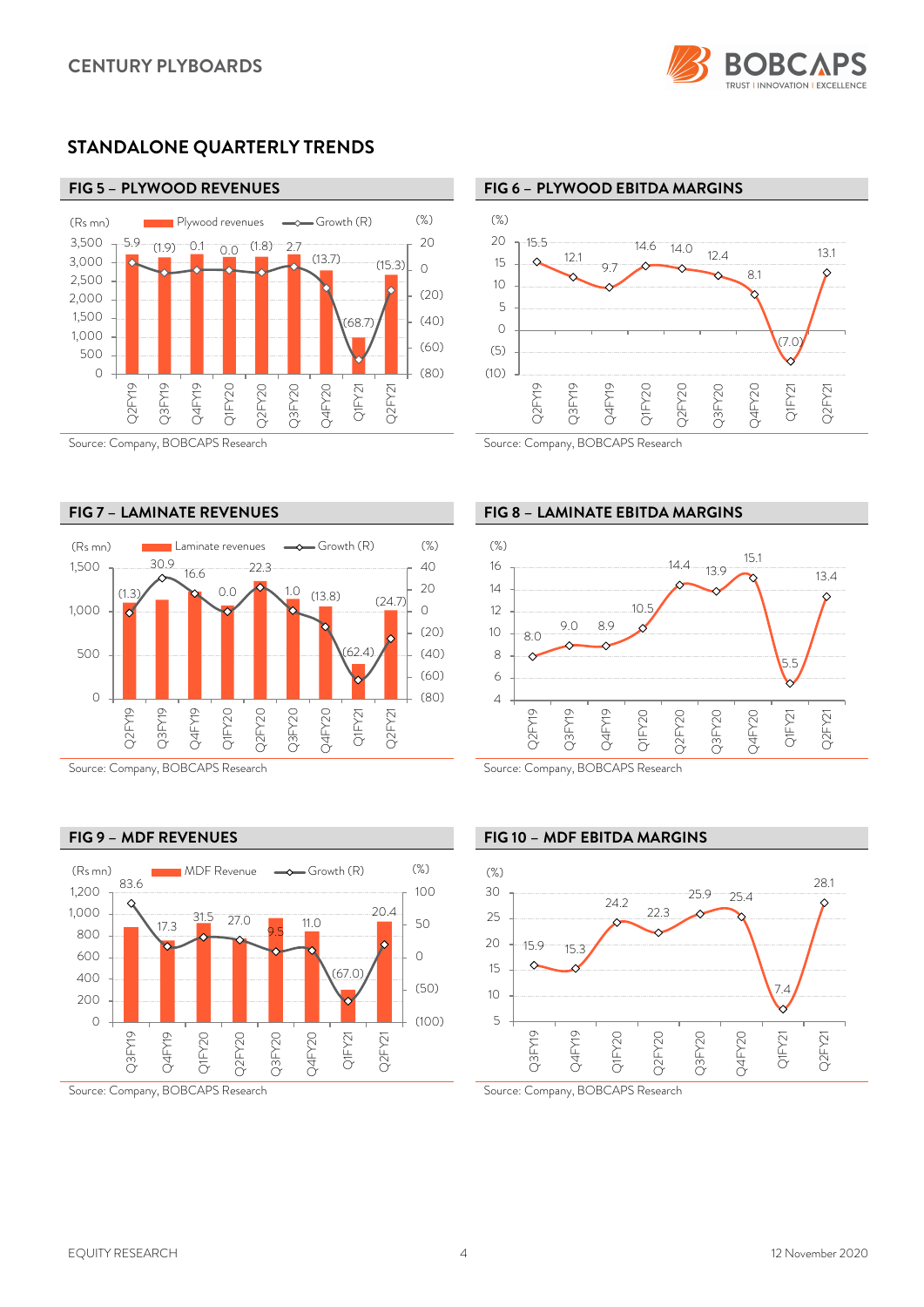### *CENTURY PLYBOARDS*





#### *FIG 11 – TOTAL REVENUES FIG 12 – EBITDA MARGINS*



### *Earnings call highlights*

- CPBI's September sales have retraced to year-ago levels whereas October has been a record growth month.
- Covid-19 fears are expected to lend impetus to the readymade furniture market. Also, government efforts to push furniture exports will boost demand for MDF and particle board.
- The company has reinstated salaries during Q2.
- Working capital has normalised during the quarter and management expects it to remain under control.
- Expansion plans for the MDF and particle board plants are in abeyance owing to court orders in Uttar Pradesh. CPBI is hopeful of a solution by December.
- **The company is looking at South India as a possible other location for the** MDF facility due to delays in Uttar Pradesh. It will take 18 months for CPBI to commission the plant once it gets the requisite land.
- Gabon expansion for face veneer has been delayed due to market conditions.

### *Plywood*

- Plywood revenue grew 6% YoY in September and the momentum continued in October.
- CPBI has launched 'Virokill' technology plywood and laminates in Q1. Per management, Virokill has enabled the company to capture consumer mindshare and increase sales. Aggressive marketing during this time has also aided plywood segment performance.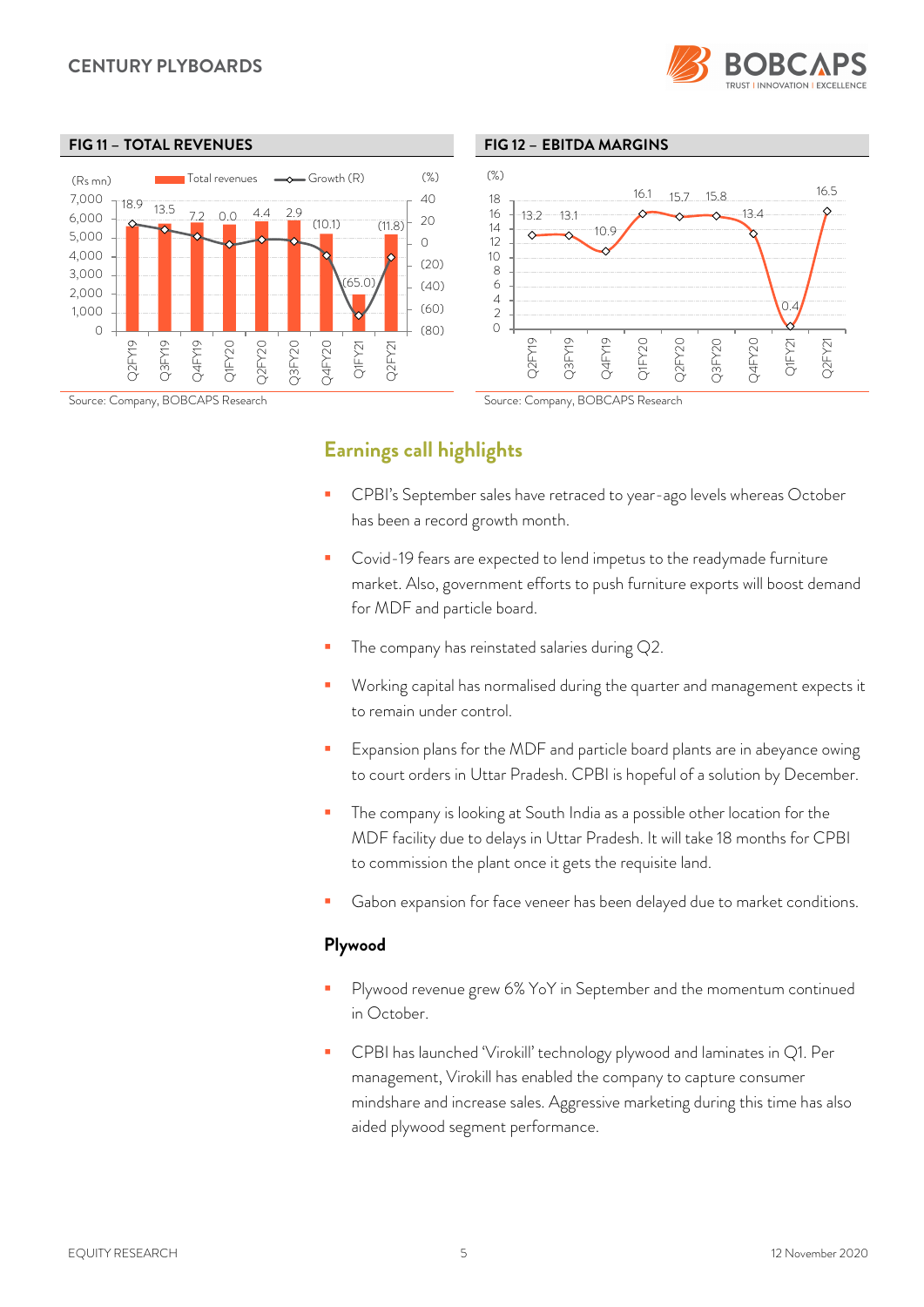

### *Laminates*

- **Laminates declined in Q2 due to domestic demand issues. Exports fell at a** slower pace than domestic sales.
- In October, the laminates segment grew 10% YoY.

### *MDF*

- **MDF** demand is going strong as this product is consumed largely by B2B players who have come back to markets faster.
- **The company plans to take a price hike in this product category going ahead. If** it can do so, then margins will increase further.
- Higher sea-freight rates and an increase in global MDF prices have made imports costlier, bolstering demand for domestic manufacturers.
- **Management sees no significant capacity additions in the MDF sector over** the next two years and thus believes prices can go up.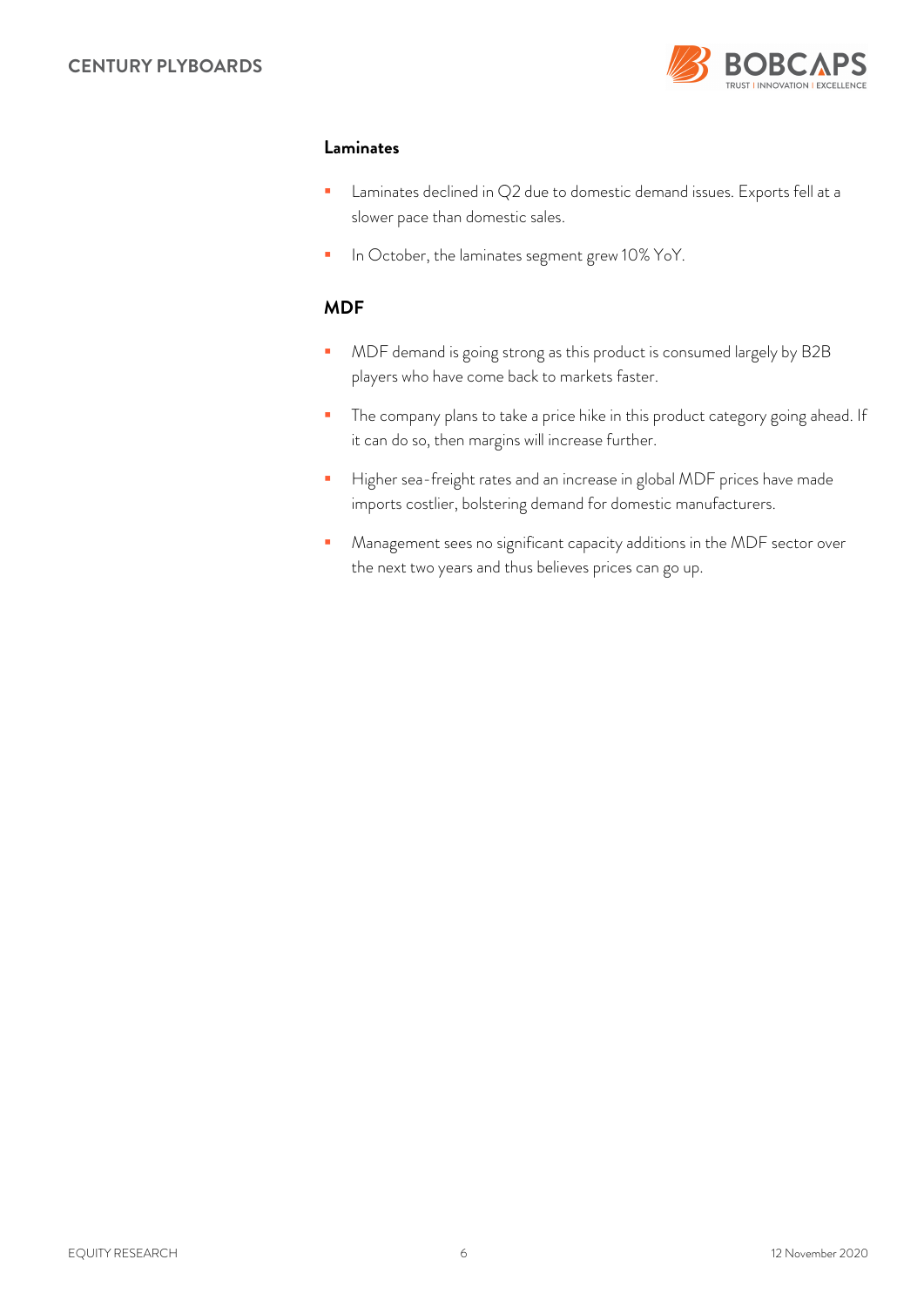

### *Valuation methodology*

CPBI is the joint market leader in India's organised plywood industry along with Greenply Industries (MTLM IN). It is also the third largest laminate player and has recently set up an MDF plant in the country. With this, CPBI has evolved into the largest integrated wood panel company in India, equipped with a wide distribution reach, strong brand focus and comprehensive portfolio.

During Q2FY21, the company reduced debt by ~Rs 1.6bn to Rs 850mn and plans to be debt-free by end-FY21. Working capital has also normalised during the quarter. We increase FY21-FY23 EBITDA estimates by 4-9% and PAT estimates by 16-19% due to the significant improvement in working capital. On rollover, we arrive at a new Dec'21 target price of Rs 200 (from Rs 160), set at an unchanged 20x forward P/E. We like CPBI for its strong brand, product portfolio and improving balance sheet, but downgrade the stock from BUY to ADD on limited upside potential after the recent run-up.

### *FIG 13 – REVISED ESTIMATES*

| (R <sub>s</sub> mn) | <b>New</b>   |              |        | O <sub>ld</sub> |                    |        | Change (%)   |                    |                    |
|---------------------|--------------|--------------|--------|-----------------|--------------------|--------|--------------|--------------------|--------------------|
|                     | <b>FY21E</b> | <b>FY22E</b> | FY23E  | <b>FY21E</b>    | FY <sub>22</sub> E | FY23E  | <b>FY21E</b> | FY <sub>22</sub> E | FY <sub>23</sub> E |
| Revenues            | 19.555       | 23,605       | 26.091 | 18.835          | 22,635             | 25.305 | 3.8          | 4.3                | 3.1                |
| <b>EBITDA</b>       | 2.437        | 3.671        | 4.141  | 2.334           | 3,360              | 3.840  | 4.4          | 9.3                | 7.8                |
| <b>PAT</b>          | 1.124        | 1.999        | 2,206  | 968             | 1.678              | 1,881  | 16.1         | 19.1               | 17.3               |
|                     |              |              |        |                 |                    |        |              |                    |                    |

Source: BOBCAPS Research

### *FIG 14 – RELATIVE STOCK PERFORMANCE*



Source: NSE

## *Key risks*

- *Regulatory concerns on raw material sourcing:* Wood is a key raw material for plywood and MDF manufacturing. Any regulatory restriction on sourcing of wood or face veneer will affect the company's profitability.
- *Sharp rise in raw material prices:* Higher raw material prices and an inability to pass these on to consumers may hurt profitability.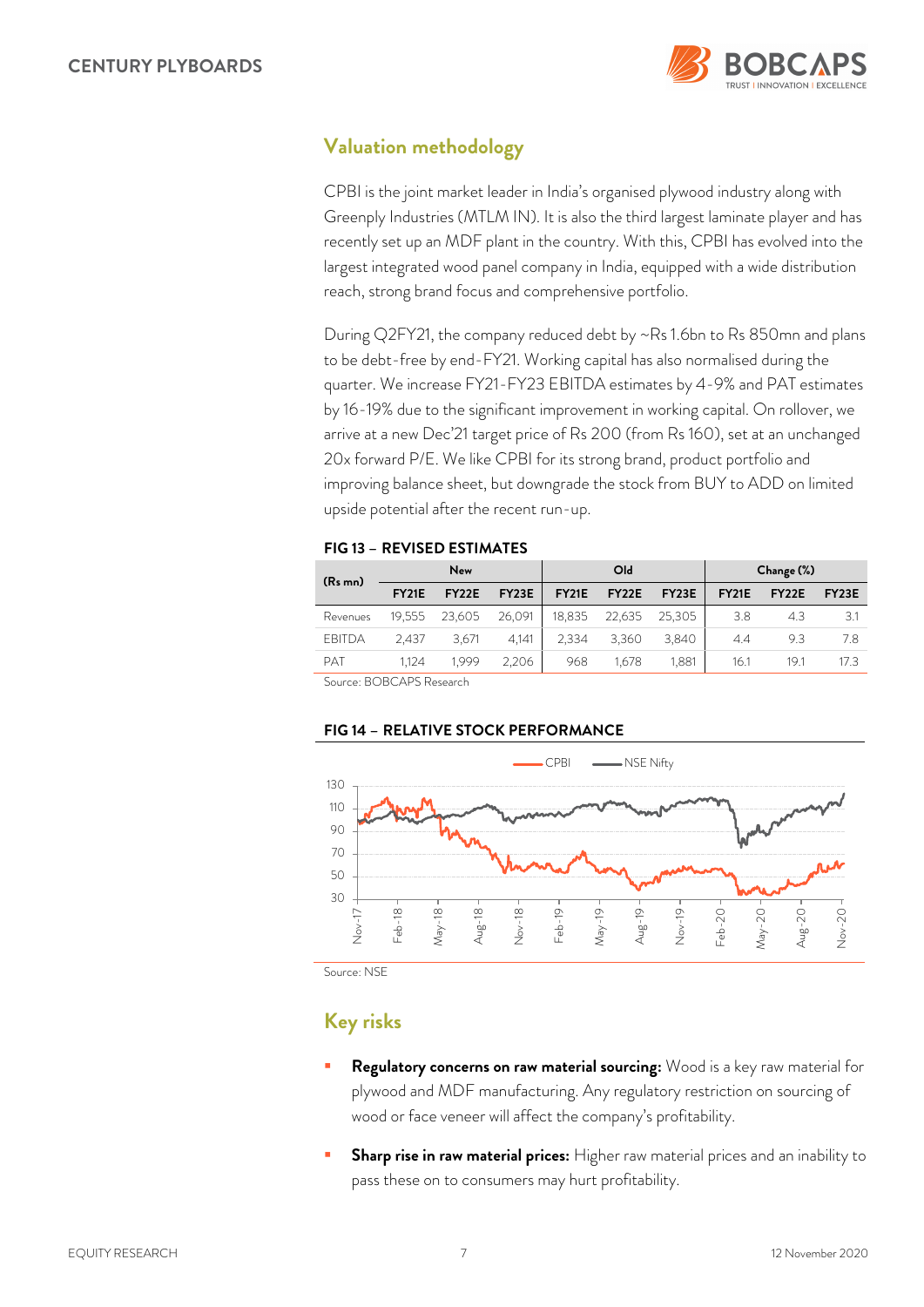

- **Prolonged slowdown in housing market:** A continued slowdown in the housing market would hit growth prospects.
- **Significant capex in MDF:** Any decision by the company to significantly expand its MDF capacity may affect future profitability from this segment.
- **Prolonged Covid-19 outbreak:** If pandemic fears prevail for a prolonged period of time, revenues will be adversely affected.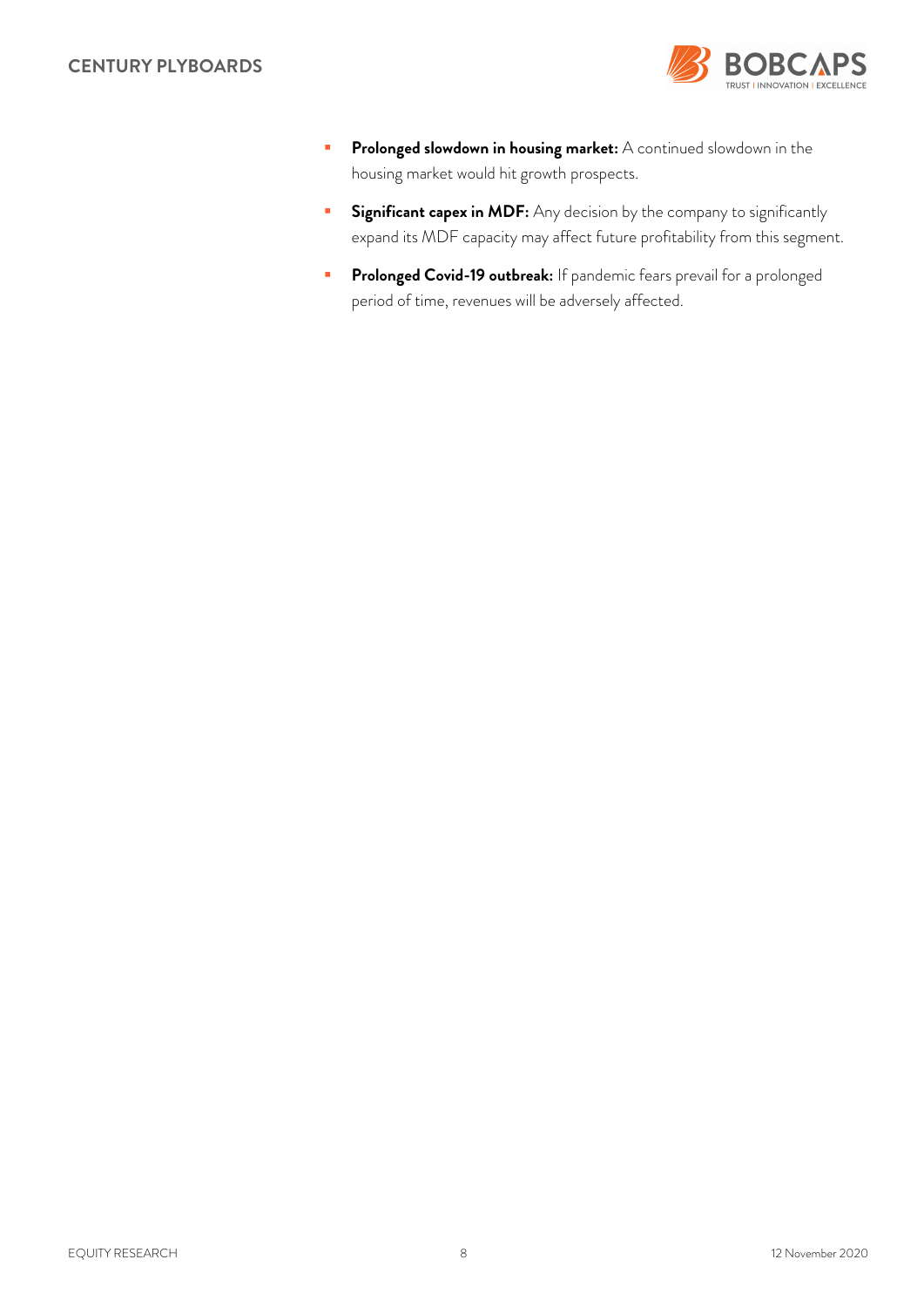

### *FINANCIALS*

### *Income Statement*

| Y/E 31 Mar (Rs mn)             | <b>FY19A</b> | <b>FY20A</b> | <b>FY21E</b> | FY <sub>22</sub> E | <b>FY23E</b> |
|--------------------------------|--------------|--------------|--------------|--------------------|--------------|
| Total revenue                  | 22,804       | 23,170       | 19,555       | 23,605             | 26,091       |
| <b>FBITDA</b>                  | 3,124        | 3,308        | 2,437        | 3,671              | 4,141        |
| Depreciation                   | (595)        | (763)        | (765)        | (787)              | (939)        |
| EBIT                           | 2,529        | 2,545        | 1,672        | 2,884              | 3,202        |
| Net interest income/(expenses) | (469)        | (389)        | (141)        | (142)              | (182)        |
| Other income/(expenses)        | 22           | 43           | 77           | 93                 | 111          |
| <b>FBT</b>                     | 2,081        | 2,199        | 1,608        | 2,835              | 3,131        |
| Income taxes                   | (535)        | (519)        | (434)        | (765)              | (845)        |
| Extraordinary items            | (58)         | (427)        | $\Omega$     | $\Omega$           | $\Omega$     |
| Min. int./Inc. from associates | (4)          | 253          | (50)         | (70)               | (80)         |
| Reported net profit            | 1,484        | 1,506        | 1,124        | 1,999              | 2,206        |
| Adjustments                    | 58           | 73           | $\Omega$     | $\Omega$           | $\bigcap$    |
| Adjusted net profit            | 1,542        | 1,579        | 1,124        | 1,999              | 2,206        |

### *Balance Sheet*

| Y/E 31 Mar (Rs mn)             | <b>FY19A</b> | <b>FY20A</b> | <b>FY21E</b> | <b>FY22E</b> | <b>FY23E</b> |
|--------------------------------|--------------|--------------|--------------|--------------|--------------|
| Accounts payables              | 1,595        | 1,515        | 1,393        | 1,617        | 1,787        |
| Other current liabilities      | 1,070        | 1.284        | 964          | 1,229        | 1,358        |
| Provisions                     | 120          | 227          | 98           | 118          | 130          |
| Debt funds                     | 5,319        | 2,681        | 1,350        | 2,700        | 2,500        |
| Equity capital                 | 223          | 223          | 223          | 223          | 223          |
| Reserves & surplus             | 9,527        | 10,684       | 11,682       | 13,392       | 15,280       |
| Shareholders' fund             | 9,749        | 10,906       | 11,905       | 13,614       | 15,503       |
| Total liabilities and equities | 18,107       | 16,596       | 15,742       | 19,380       | 21,461       |
| Cash and cash eq.              | 262          | 248          | 338          | 350          | 637          |
| Accounts receivables           | 2,957        | 2,568        | 2,572        | 3,363        | 3,717        |
| Inventories                    | 4,613        | 3,980        | 3,857        | 4,333        | 4,789        |
| Other current assets           | 974          | 1,217        | 1,018        | 1,164        | 1,287        |
| Investments                    | 64           | 63           | 63           | 63           | 63           |
| Net fixed assets               | 8,346        | 7,767        | 7,142        | 9,355        | 10,217       |
| <b>CWIP</b>                    | 268          | 160          | 160          | 160          | 160          |
| Intangible assets              | 18           | 18           | 18           | 18           | 18           |
| Deferred tax assets, net       | 603          | 573          | 573          | 573          | 573          |
| <b>Total assets</b>            | 18,107       | 16,596       | 15,742       | 19,380       | 21,461       |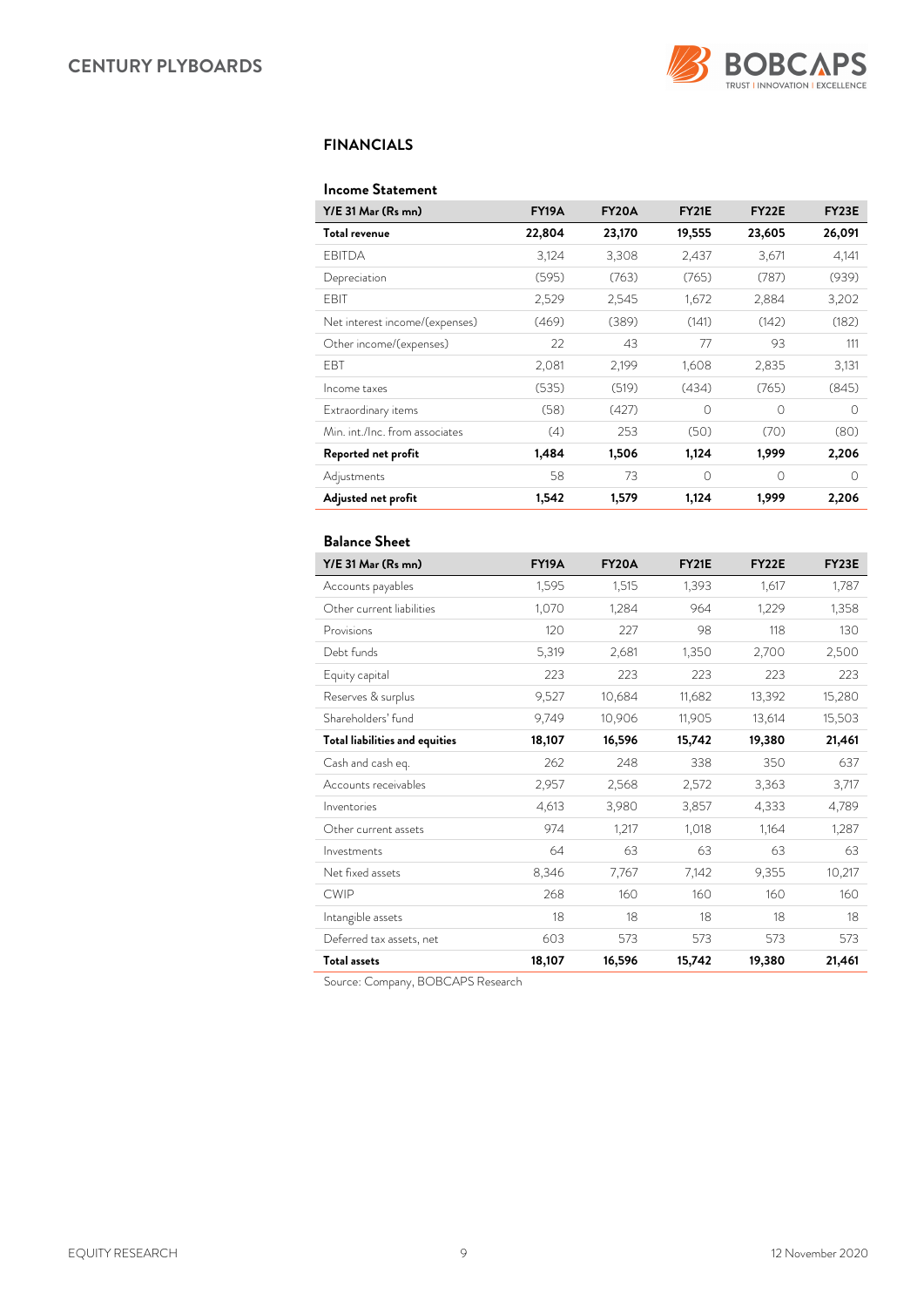

### *Cash Flows*

| Y/E 31 Mar (Rs mn)           | <b>FY19A</b>   | <b>FY20A</b> | <b>FY21E</b> | FY22E    | <b>FY23E</b> |
|------------------------------|----------------|--------------|--------------|----------|--------------|
| Net income + Depreciation    | 2,079          | 2,269        | 1,889        | 2,787    | 3,144        |
| Interest expenses            | 469            | 389          | 141          | 142      | 182          |
| Non-cash adjustments         | $\circ$        | $\circ$      | 0            | 0        | $\circ$      |
| Changes in working capital   | $\overline{2}$ | 749          | (253)        | (904)    | (621)        |
| Other operating cash flows   | 133            | 236          | 50           | 70       | 80           |
| Cash flow from operations    | 2,684          | 3,643        | 1,827        | 2,094    | 2,785        |
| Capital expenditures         | (1,474)        | (235)        | (140)        | (3,000)  | (1,800)      |
| Change in investments        | (3)            | 1            | $\bigcirc$   | $\Omega$ | $\Omega$     |
| Other investing cash flows   | $\circ$        | $\bigcirc$   | $\bigcirc$   | $\Omega$ | $\Omega$     |
| Cash flow from investing     | (1, 477)       | (234)        | (140)        | (3,000)  | (1,800)      |
| Equities issued/Others       | $\circ$        | $\circ$      | 0            | 0        | $\Omega$     |
| Debt raised/repaid           | (435)          | (2,639)      | (1, 331)     | 1,350    | (200)        |
| Interest expenses            | (469)          | (389)        | (141)        | (142)    | (182)        |
| Dividends paid               | (257)          | (535)        | (175)        | (360)    | (397)        |
| Other financing cash flows   | 6              | 139          | 50           | 70       | 80           |
| Cash flow from financing     | (1, 155)       | (3, 424)     | (1,597)      | 918      | (699)        |
| Changes in cash and cash eq. | 51             | (15)         | 90           | 12       | 286          |
| Closing cash and cash eq.    | 262            | 248          | 338          | 350      | 637          |

### *Per Share*

| $Y/E$ 31 Mar $(Rs)$  | <b>FY19A</b> | <b>FY20A</b> | <b>FY21E</b> | FY <sub>2</sub> 2E | FY <sub>23</sub> E |
|----------------------|--------------|--------------|--------------|--------------------|--------------------|
| Reported EPS         | 67           | 68           | 51           | 9 N                | 9.9                |
| Adjusted EPS         | 69           | 71           | 51           | 9 O                | 9.9                |
| Dividend per share   | 1.0          | 10           | 0.7          | 13                 | 1.5                |
| Book value per share | 43.8         | 49.0         | 53.5         | 612                | 69.                |

### *Valuations Ratios*

| $Y/E$ 31 Mar $(x)$ | <b>FY19A</b> | <b>FY20A</b> | <b>FY21E</b> | FY <sub>22</sub> E | FY <sub>23</sub> E |
|--------------------|--------------|--------------|--------------|--------------------|--------------------|
| FV/Sales           | 20           | 20           | 23           | 18                 | 1.6                |
| <b>FV/FBITDA</b>   | 149          | 14 O         | 184          | 11 7               | 10.3               |
| Adjusted P/E       | 26.6         | 26.0         | 36.6         | 20.6               | 18.6               |
| P/RV               | 42           | 38           | 35           | 30                 |                    |

### *DuPont Analysis*

| Y/E 31 Mar (%)                  | <b>FY19A</b> | FY20A | FY <sub>21</sub> E | FY <sub>22</sub> E | FY <sub>23</sub> E |
|---------------------------------|--------------|-------|--------------------|--------------------|--------------------|
| Tax burden (Net profit/PBT)     | 74.1         | 71.8  | 69.9               | 70.5               | 70.4               |
| Interest burden (PBT/EBIT)      | 82.3         | 86.4  | 96.2               | 98.3               | 97.8               |
| EBIT margin (EBIT/Revenue)      | 11.1         | 11.0  | 8.5                | 12.2               | 12.3               |
| Asset turnover (Revenue/Avg TA) | 129.1        | 133.5 | 120.9              | 134.4              | 127.8              |
| Leverage (Avg TA/Avg Equity)    | 1.9          | 17    | 1.4                | 1.4                | 1.4                |
| Adjusted ROAE                   | 16.9         | 15.3  | 99                 | 15.7               | 152                |

Source: Company, BOBCAPS Research | Note: TA = Total Assets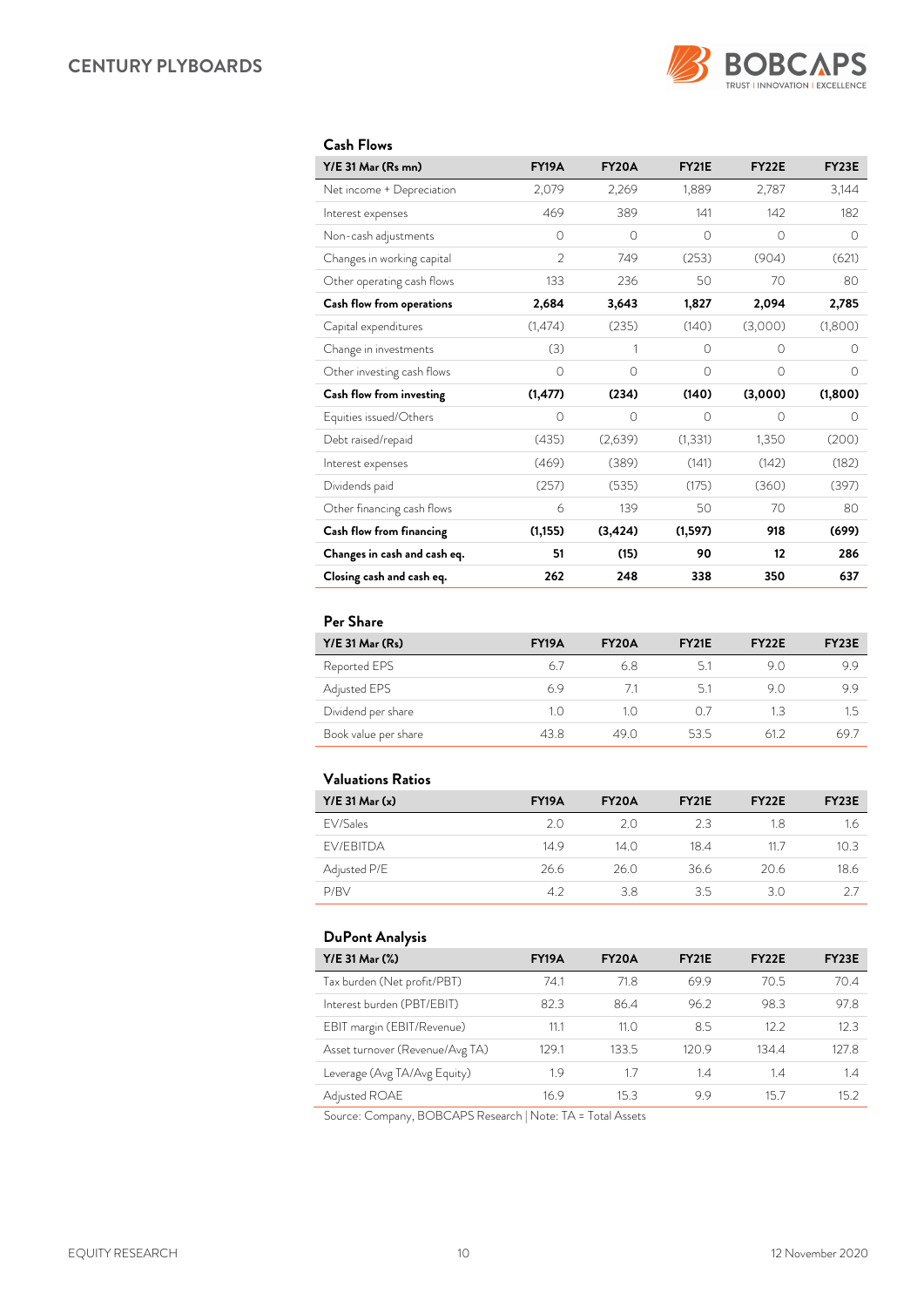

| <b>Ratio Analysis</b> |  |
|-----------------------|--|
|                       |  |

| <b>Y/E 31 Mar</b>                 | <b>FY19A</b> | <b>FY20A</b> | <b>FY21E</b> | FY22E | <b>FY23E</b> |
|-----------------------------------|--------------|--------------|--------------|-------|--------------|
| YoY growth (%)                    |              |              |              |       |              |
| Revenue                           | 12.7         | 1.6          | (15.6)       | 20.7  | 10.5         |
| <b>EBITDA</b>                     | (6.3)        | 5.9          | (26.3)       | 50.7  | 12.8         |
| Adjusted EPS                      | (3.5)        | 2.4          | (28.8)       | 77.9  | 10.3         |
| Profitability & Return ratios (%) |              |              |              |       |              |
| EBITDA margin                     | 13.7         | 14.3         | 12.5         | 15.6  | 15.9         |
| EBIT margin                       | 11.1         | 11.0         | 8.5          | 12.2  | 12.3         |
| Adjusted profit margin            | 6.8          | 6.8          | 5.7          | 8.5   | 8.5          |
| Adjusted ROAE                     | 16.9         | 15.3         | 9.9          | 15.7  | 15.2         |
| <b>ROCE</b>                       | 12.6         | 13.5         | 9.1          | 14.2  | 13.5         |
| Working capital days (days)       |              |              |              |       |              |
| Receivables                       | 52           | 44           | 48           | 46    | 50           |
| Inventory                         | 134          | 135          | 143          | 123   | 124          |
| Payables                          | 31           | 29           | 31           | 28    | 28           |
| Ratios (x)                        |              |              |              |       |              |
| Gross asset turnover              | 2.4          | 2.1          | 1.8          | 1.9   | 1.8          |
| Current ratio                     | 1.3          | 1.5          | 2.3          | 2.2   | 2.4          |
| Net interest coverage ratio       | 5.4          | 6.5          | 11.9         | 20.3  | 17.6         |
| Adjusted debt/equity              | 0.5          | 0.2          | 0.1          | 0.2   | 0.1          |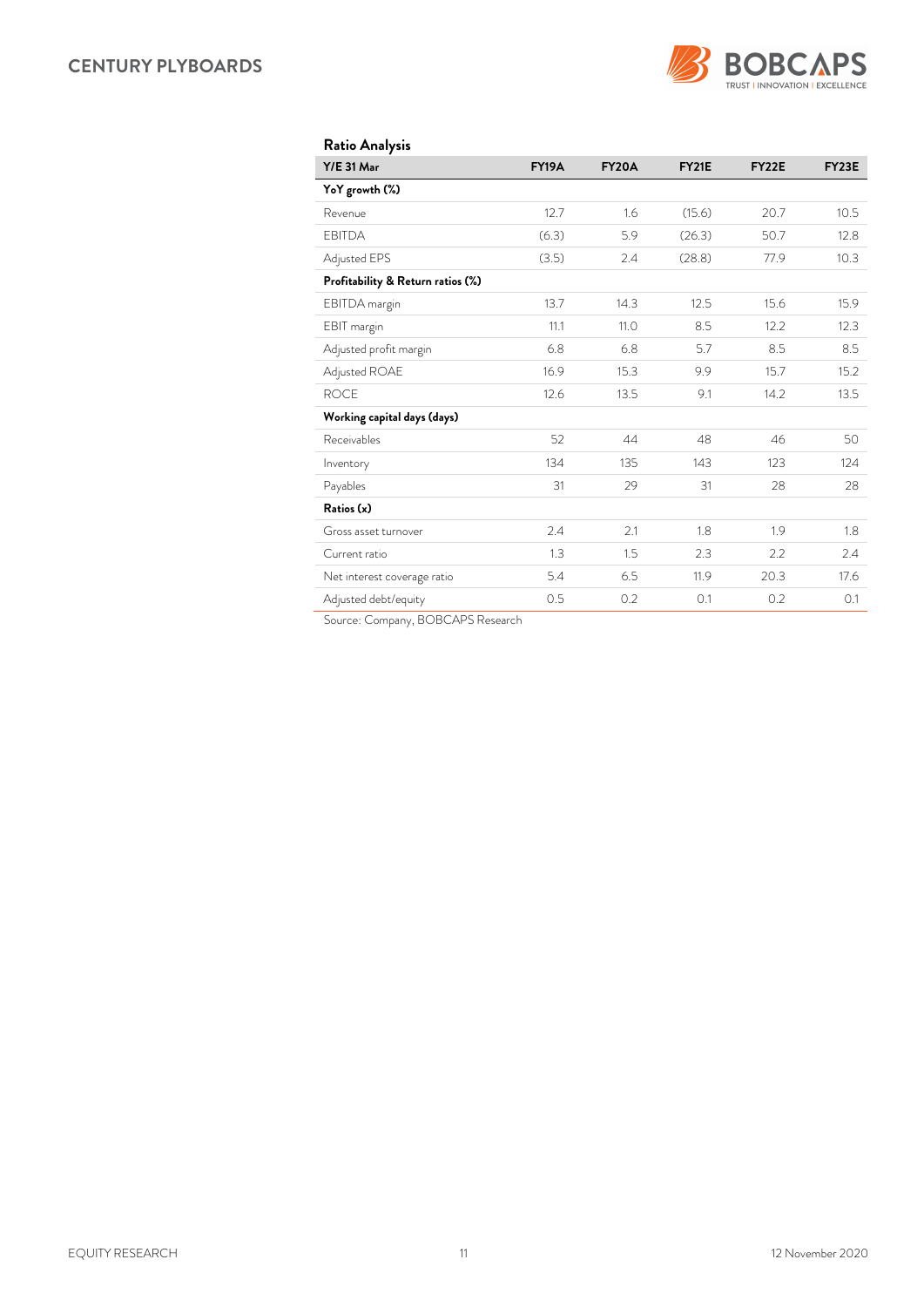

## *Disclaimer*

### *Recommendations and Absolute returns (%) over 12 months*

*BUY –* Expected return >+15%

*ADD –* Expected return from >+5% to +15%

*REDUCE –* Expected return from -5% to +5%

*SELL –* Expected return <-5%

*Note:* Recommendation structure changed with effect from 1 January 2018 (Hold rating discontinued and replaced by Add / Reduce)

### *RATINGS AND TARGET PRICE (3-YEAR HISTORY): CENTURY PLYBOARDS (=2.)*



B – Buy, A – Add, R – Reduce, S – Sell

#### *Rating distribution*

As of 31 October 2020, out of 88 rated stocks in the BOB Capital Markets Limited (BOBCAPS) coverage universe, 42 have BUY ratings, 14 have ADD ratings, 10 are rated REDUCE and 22 are rated SELL. None of these companies have been investment banking clients in the last 12 months.

#### *Analyst certification*

The research analyst(s) authoring this report hereby certifies that (1) all of the views expressed in this research report accurately reflect his/her personal views about the subject company or companies and its or their securities, and (2) no part of his/her compensation was, is, or will be, directly or indirectly, related to the specific recommendation(s) or view(s) in this report. Analysts are not registered as research analysts by FINRA and are not associated persons of BOBCAPS.

#### *General disclaimers*

BOBCAPS is engaged in the business of Institutional Stock Broking and Investment Banking. BOBCAPS is a member of the National Stock Exchange of India Limited and BSE Limited and is also a SEBI-registered Category I Merchant Banker. BOBCAPS is a wholly owned subsidiary of Bank of Baroda which has its various subsidiaries engaged in the businesses of stock broking, lending, asset management, life insurance, health insurance and wealth management, among others.

BOBCAPS's activities have neither been suspended nor has it defaulted with any stock exchange authority with whom it has been registered in the last five years. BOBCAPS has not been debarred from doing business by any stock exchange or SEBI or any other authority. No disciplinary action has been taken by any regulatory authority against BOBCAPS affecting its equity research analysis activities.

BOBCAPS has obtained registration as a Research Entity under SEBI (Research Analysts) Regulations, 2014, having registration No.: INH000000040 valid till 03 February 2025. BOBCAPS is also a SEBI-registered intermediary for the broking business having SEBI Single Registration Certificate No.: INZ000159332 dated 20 November 2017.

BOBCAPS prohibits its analysts, persons reporting to analysts, and members of their households from maintaining a financial interest in the securities or derivatives of any companies that the analysts cover. Additionally, BOBCAPS prohibits its analysts and persons reporting to analysts from serving as an officer, director, or advisory board member of any companies that the analysts cover.

Our salespeople, traders, and other professionals may provide oral or written market commentary or trading strategies to our clients that reflect opinions contrary to the opinions expressed herein, and our proprietary trading and investing businesses may make investment decisions that are inconsistent with the recommendations